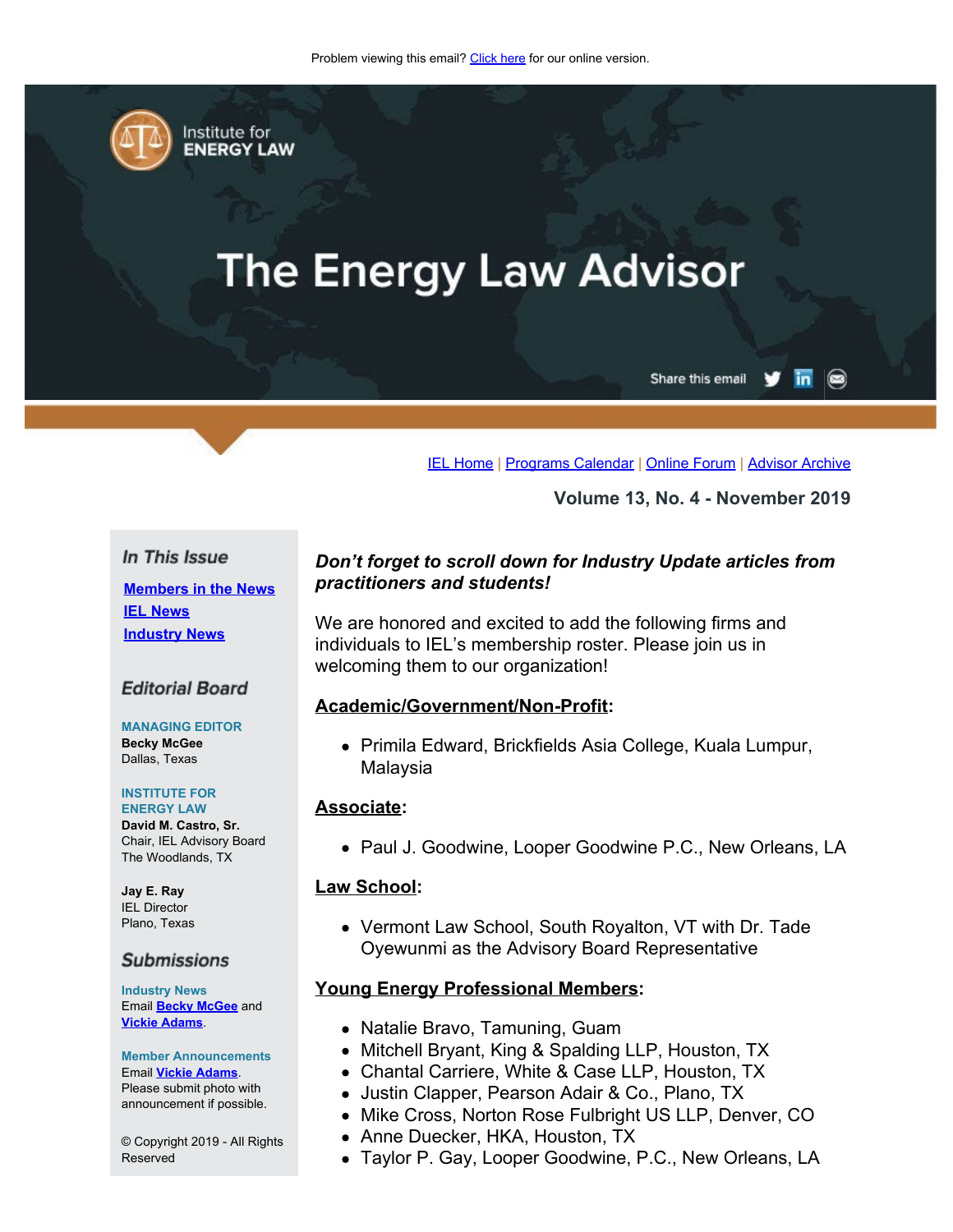- TeRon Greene, University of Oklahoma College of Law, Houston, TX
- Katie Harrington, Foley Gardere, Houston, TX
- Jane A. Jackson, Kelly Hart Pitre, New Orleans, LA
- Lindsey M. Johnson, Looper Goodwine P.C., New Orleans, LA
- Bethany Loveless, OKEOK, Inc., Tulsa, OK
- Kim Mai, Haynes and Boone, LLP, Houston, TX
- Tiffany Means, Kelly Hart & Hallman LLP, Midland, TX
- Monique Mumford, Mountain Lion Oil & Gas LLC, Houston, TX
- Edith Oby Oghani, Abuja, Nigeria
- Nirav Patel, Kelly Hart & Hallman LLP, Fort Worth, TX
- Matthew D. Przywara, The Lanier Law Firm, PC, Houston, TX
- Katherine Raunikar, White & Case LLP, Houston, TX
- Yenmi Tang, Jackson Walker LLP, Houston, TX
- Julia Valencia, TC Energy, Houston, TX

# **Members in the News**



Gibson Dunn Houston associate **[Ashley Nguyen](https://www.linkedin.com/in/ACoAAAHr3YUB07hj5z62g4sAWa9kn7qOzscI7rw/)** has been recognized as one of the 2019 Top 50 Women Lawyers in Houston by the [National](https://www.linkedin.com/company/national-diversity-council/) **[Diversity Council](https://www.linkedin.com/company/national-diversity-council/).** Ashley was honored during a breakfast on Tuesday, October 29, at the Marriott Marquis Houston. The breakfast recognized those that are changemakers working towards equity for all and is a distinctive list of female lawyers who mold and impact the legal industry with their insight and leadership.

[Click here for more information](https://www.csrwire.com/press_releases/42866-National-Diversity-Council-to-Kick-Off-Legal-Diversity-Week-Recognizing-Top-50-Women-Lawyers).



Baker Botts Energy Litigation partner, **Bill Kroger** has been selected to receive the ADL 2020 Karen Susman Jurisprudence Award for his exceptional work for 30 years of professionalism and public service in the Houston community. The Karen H. Susman Jurisprudence Award, named in memory of a distinguished former chair of the ADL regional board, salutes the outstanding civic activities of honorees, and recognizes their continued dedication to the mission of ADL. Mr. Kroger joins a very distinguished group of former Baker Botts partners who have received this Award in the past including: E. William Barnett, Rufus Cormier, and Diana Marshall.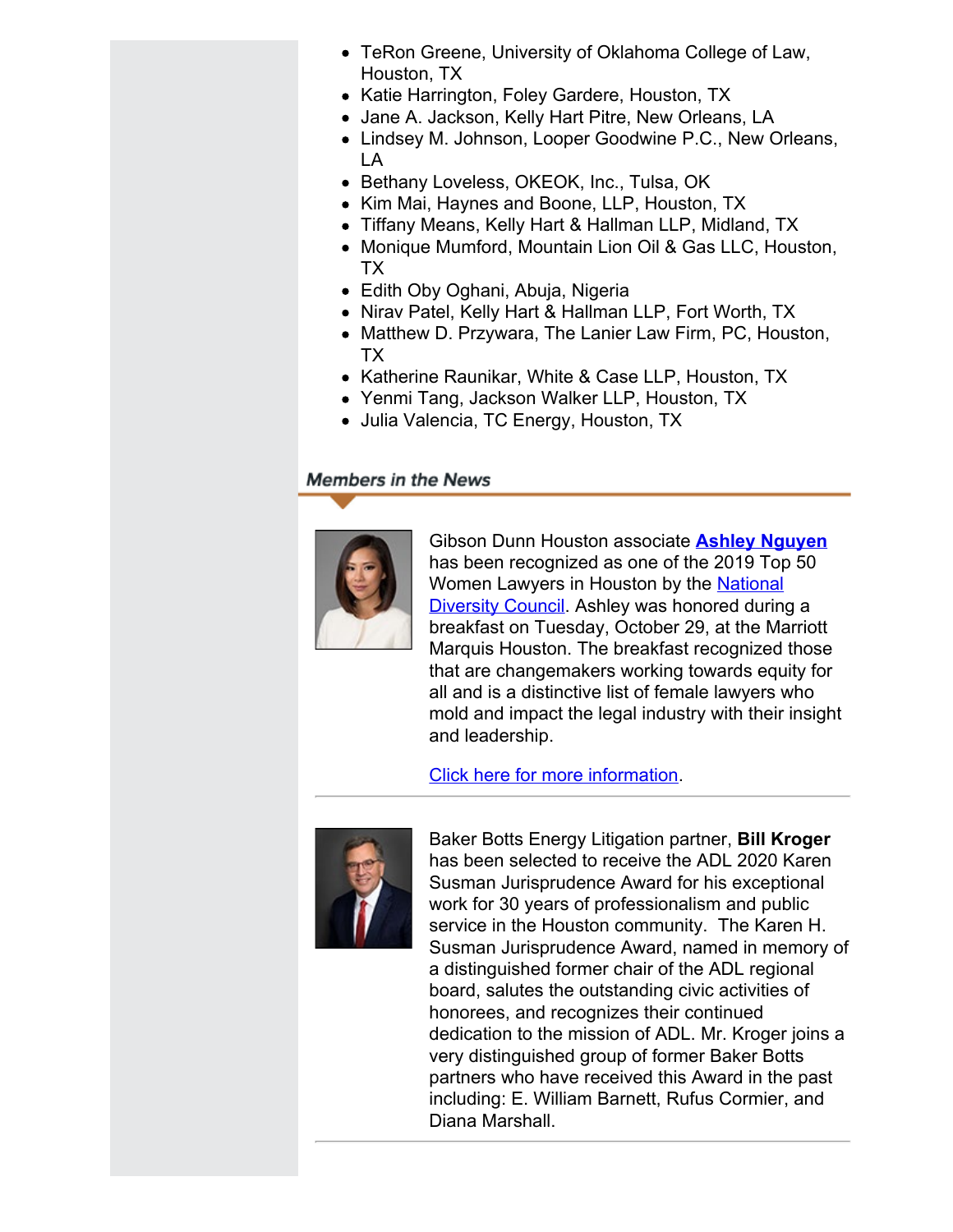

**Denmon Sigler** was named Chair of the North American Oil & Gas Practice at the global law firm Baker McKenzie. Based in Houston, Denmon brings more than 20 years of experience to the role, advising clients globally on complex, cross-border transactions involving the oil and gas, midstream, refining, chemical, petrochemical and energy industry more broadly. Baker McKenzie's Oil & Gas practice functions seamlessly domestically and abroad and has a great depth of oil and gas transaction and dispute experience. [Read more](https://www.bakermckenzie.com/en/newsroom/2019/10/oil-and-gas-chair).



McKool Smith Principal **Lauren Varnado** was honored as one of the Top 50 Women Lawyers during The National Diversity Council's Legal Diversity Week, held October 29 – November 1 in Houston, Texas. Legal Diversity Week pulls in a diverse set of leaders to celebrate and advance diversity within the legal field. Lauren joins an esteemed group of women who are being recognized not only for achieving professional success, but making it possible for others to more easily follow in their footsteps. [Click here for more](https://www.mckoolsmith.com/newsroom-news-988) [information.](https://www.mckoolsmith.com/newsroom-news-988)

# **IEL News**

# **Young Litigator Oil & Gas Conference**

Interview with Conference Co-Chairs **Katherine Smith Baker, Partner at Bradley Murchison Kelly & Shea LLC** and **Brittany B. Salup, Counsel – U.S. Litigation Management for Chevron Upstream**

# **[Read Interview](http://www.cailaw.org/media/files/IEL/Publications/2019/young-litigator-vol13no4.pdf).**

# **Top 5 Reasons to Attend This Year's Midstream Oil & Gas Law Conference**

Mark Schroeder, Enable Midstream Partners, LP

It only comes along every other year, and this year's **[Midstream](http://www.cailaw.org/institute-for-energy-law/events/2019/midstream-oil-gas-law.html?utm_source=Informz&utm_medium=Email&utm_campaign=Event+Details) [Oil & Gas Law Conference](http://www.cailaw.org/institute-for-energy-law/events/2019/midstream-oil-gas-law.html?utm_source=Informz&utm_medium=Email&utm_campaign=Event+Details), presented by the Institute for Energy** Law, is one you won't want to miss. Conference Co-Chairs Kurt Krieger, Member at Steptoe & Johnson PLLC, and Mark Schroeder, Executive Vice President and General Counsel at Enable Midstream Partners, LP, along with the conference host have assembled an agenda of timely topics, featuring some of the top legal experts in their field. **[Read more](http://www.cailaw.org/media/files/IEL/Publications/2019/midstream-vol13no4.pdf).**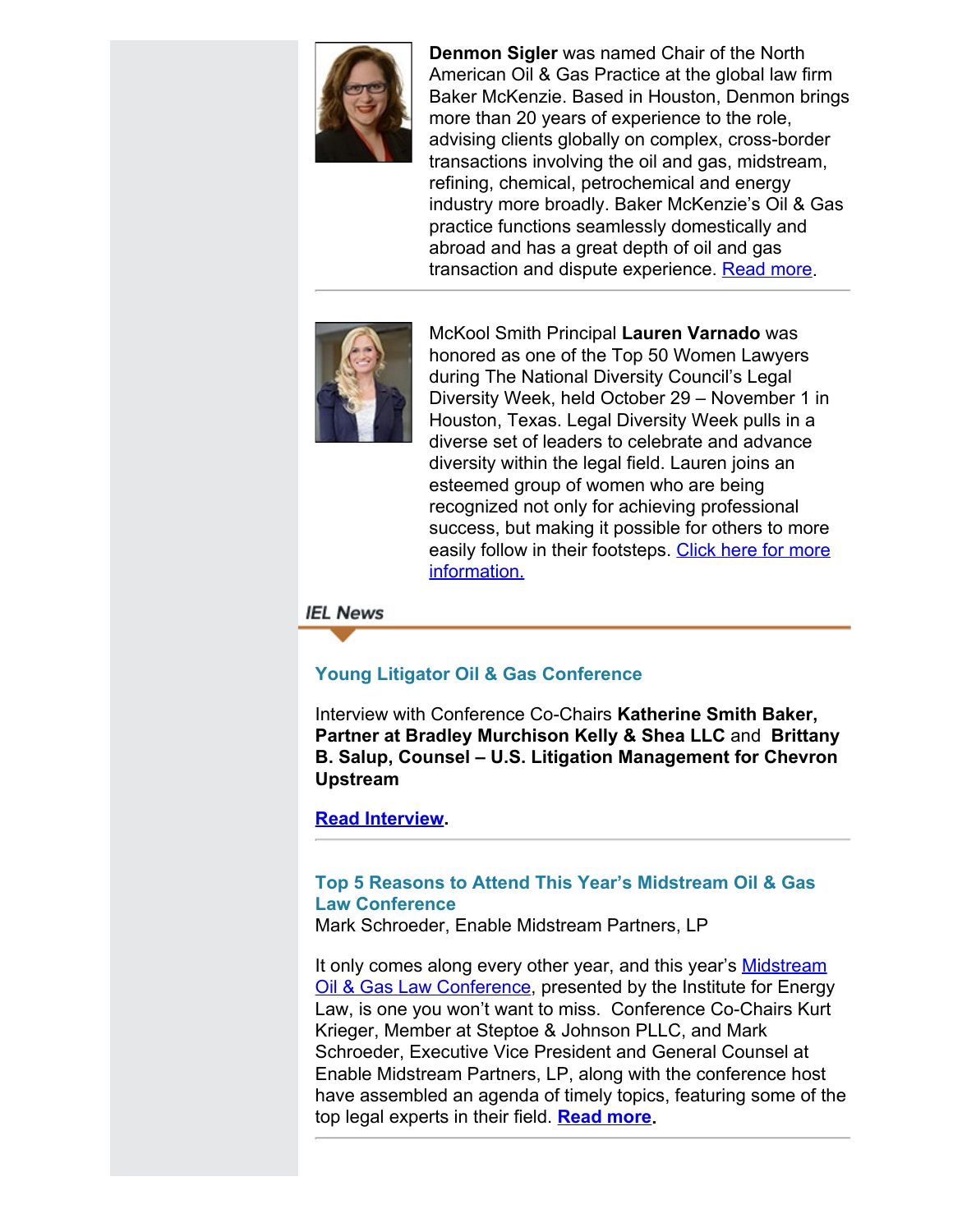# **The IEL Young Energy Professional Mentorship Program**

The Institute for Energy Law's Inaugural Leadership Class is pleased to announce the launch of their class project, the IEL Young Energy Professional Mentorship Program! This program is designed to pair new energy professionals (less than five years in practice) with more experienced practitioners. The pairings are meant to help young professionals create stronger ties within the industry, as well as have a person to reach out to if they have career questions.

The IEL Young Energy Professional Mentorship Program will run in conjunction with IEL's membership year, with the program starting January 1 and ending December 31.

This program is available to IEL members who meet the guidelines in the [Mentorship Handbook](http://www.cailaw.org/media/files/IEL/mentor-handbook.pdf). If you would like to learn more about this program, [click here](http://www.cailaw.org/institute-for-energy-law/young-energy-professionals.html?utm_source=Informz&utm_medium=Email&utm_campaign=Event+Details).

To apply to be a Mentee, [click here](https://www.surveymonkey.com/r/PDMHX6V).

To apply to be a Mentor, [click here](https://www.surveymonkey.com/r/PDZ3Z8S).

If you have any questions regarding this program, please contact IEL's Associate Director, [Vickie Adams](mailto:vadams@cailaw.org).



**IEL's 2nd Leadership Class Retreat** Vickie Adams, Institute for Energy Law

It's rare to have forty young professionals in the same room watching a presentation without a single person on their phone or computer. But, that is the level of engagement we received from each individual member of this year's class at IEL's Leadership Class Retreat. **[Read more](http://www.cailaw.org/media/files/IEL/Publications/2019/leadership-class-vol13no4.pdf).**

#### **Industry News**

## **IEL Practice Committee Highlight – Litigation & Dispute Resolution**

**Roundtable Discussion with IEL Litigation and Dispute Resolution Practice Committee Members Craig Romero (ConocoPhillips Company), Tim Engel (King & Spalding), and**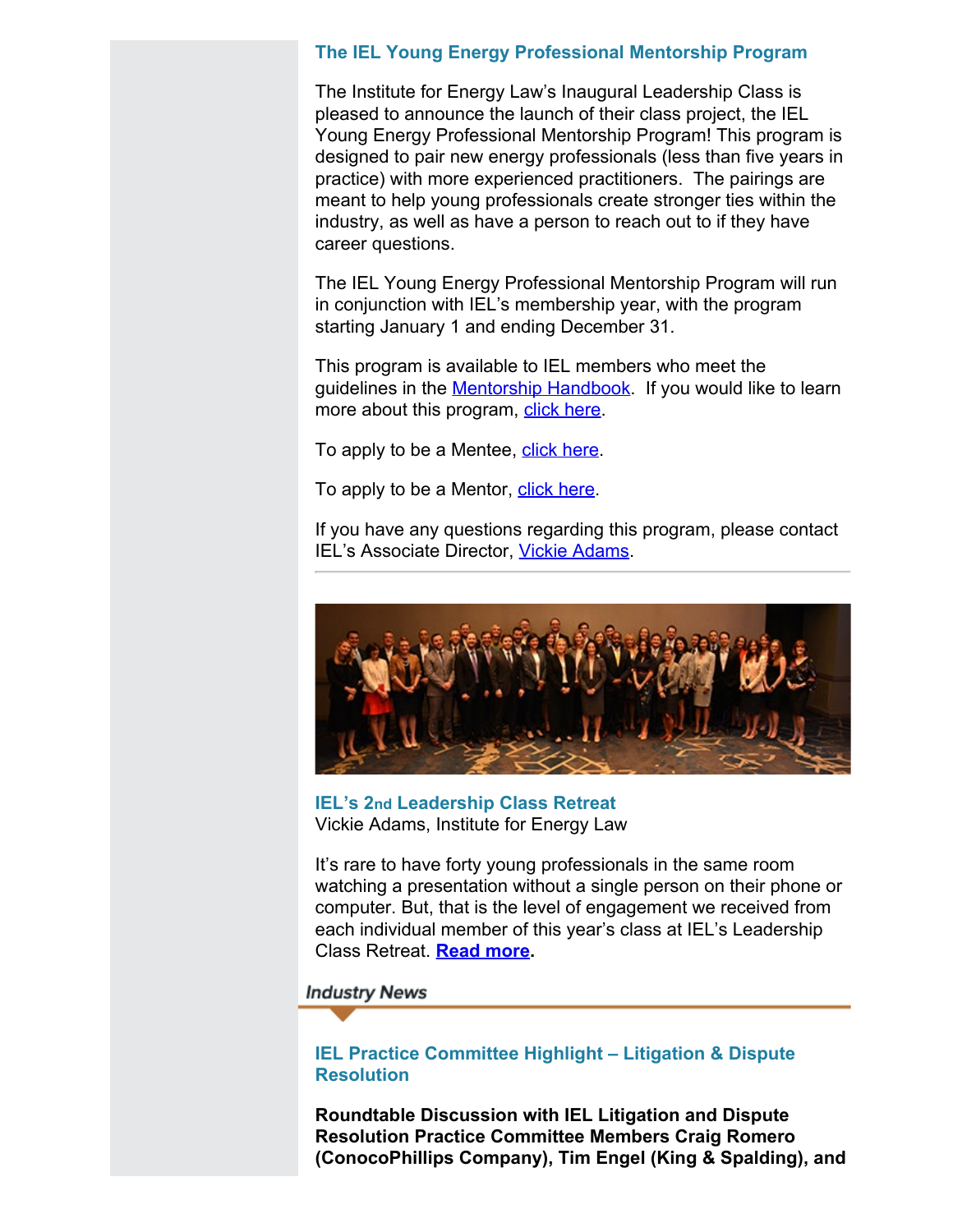#### **Matt Jones (Liskow & Lewis)**

**[Read Interview](http://www.cailaw.org/media/files/IEL/Publications/2019/litigationpc-vol13no4.pdf).**

# **Why You Should Bother With LinkedIn**

LinkedIn was around when I was in college, but I either never heard of it or I didn't pay attention. Sometime in law school is when LinkedIn first came on my radar, but I was not interested. I had a hard time grasping the concept of using social media for anything professional. **[Read more](http://www.cailaw.org/media/files/IEL/Publications/2019/linkedin-vol13no4.pdf).**

By Vickie Adams, Institute for Energy Law

# **PHMSA's New Rules Aim to Overhaul Pipeline Safety**

On October 1, 2019, the Pipeline and Hazardous Materials Safety Administration ("PHMSA") published three final rules relating to the transportation of hazardous liquids and gas along regulated sectors of the nation's infrastructure. **[Read more](http://www.cailaw.org/media/files/IEL/Publications/2019/krieger-ewing-vol13no4.pdf).**

By Kurt L. Krieger and Ryan Dunne Ewing, Steptoe & Johnson PLLC

# **Business Friendly: Wyoming Establishes Chancery Court**

Wyoming is business friendly and has been taking efforts to streamline conflicts related to companies doing business in the Cowboy State. **[Read more](http://www.cailaw.org/media/files/IEL/Publications/2019/lyon-vol13no4.pdf).**

By Melissa J. Lyon, Steptoe & Johnson PLLC

# **Featured Student Article**

# *Fixed vs. Floating Non-Participating Royalty Interest: Texas Courts Trending Toward Floating as Industry Players Look for Guidance*

As the oil and gas industry continues to advance in technology through the shale revolution, previously unprofitable areas have become prospects. The result of this advance in technology includes unearthing both profitable formations and complex title. **[Read more](http://www.cailaw.org/media/files/IEL/Publications/2019/dorsett-vol13no4.pdf).**

**Connect with IEL** 

in.

By Logan Dorsett, Texas Tech School of Law 21'



THE CENTER FOR AMERICAN AND INTERNATIONAL LAW

Institute for Energy Law of The Center for American and International Law